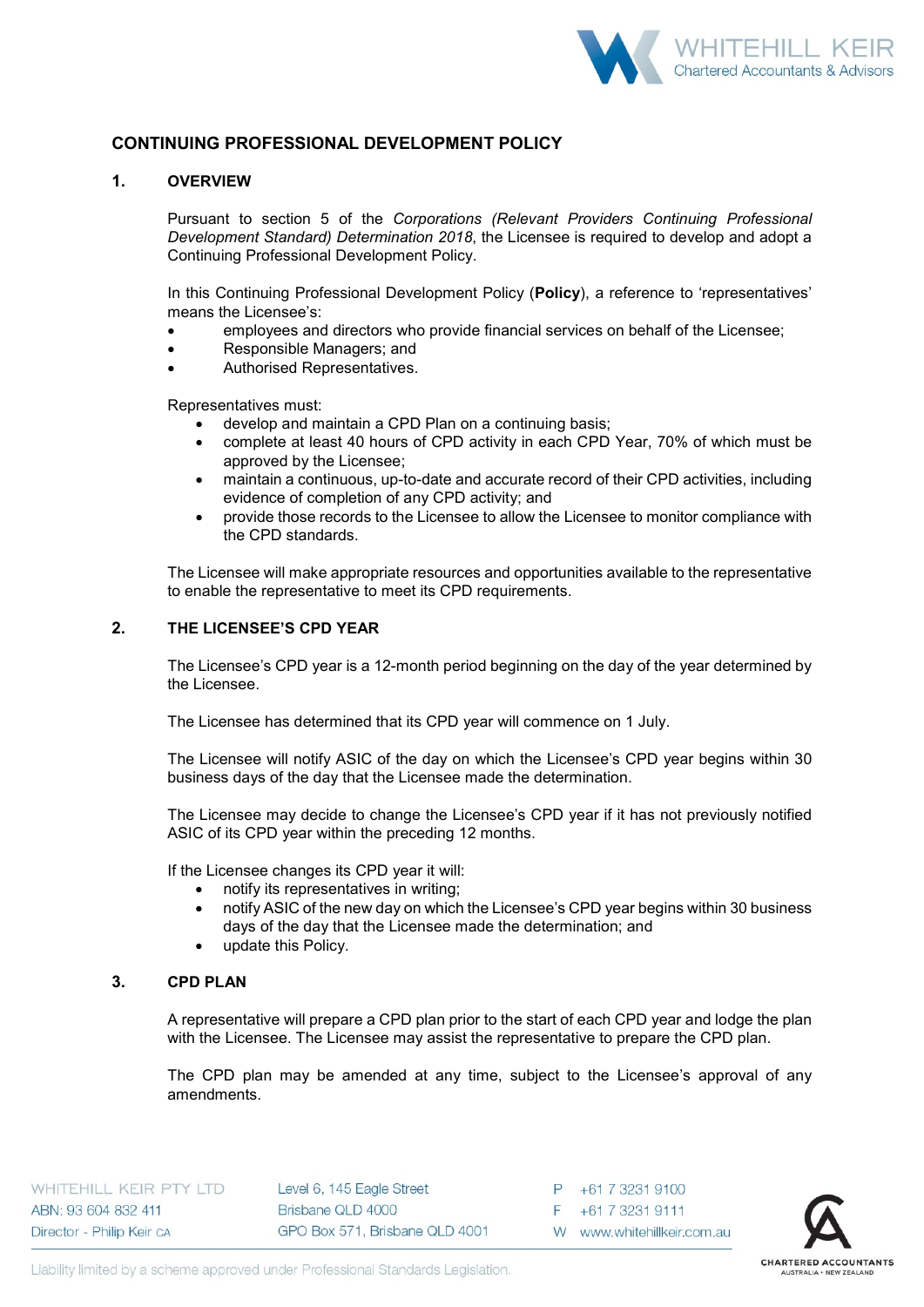

The CPD plan will:

- assess the representative's training needs, having regard to the specific financial services and products that are relevant, particularly if the representative's functions change:
- identify areas for improvement, including any training gaps or weaknesses in the preceding year, in the representative's competence, knowledge and skills;
- set objectives to be met (being, the desired changes in the adviser's knowledge, skills and/or performance at the end of the training year); and
- describe the CPD activities the provider will complete during the CPD year to achieve those improvements and objectives.

If a representative has not been practising or authorised as a representative for a continuous period greater than two years, the Licensee must not approve a CPD plan unless it is satisfied that it is appropriate to address gaps in the adviser competence, knowledge and skills arising from the provider's absence from practice. The representative will not be permitted to provide financial product advice on behalf of the Licensee until the CPD plan has been approved by the Licensee.

If a representative is appointed after the start of the Licensee's CPD year, the representative's CPD plan must be prepared no later than 3 months after the date that the representative is authorised.

### **4. MINIMUM NUMBER OF HOURS**

Representatives must complete a minimum of **40 hours** of qualifying CPD activities during a CPD year. At least 70% of a representative's minimum CPD hours must be approved in writing by the Licensee in accordance with FASEA requirements.

In special circumstances, part-time representatives may reduce their CPD requirement to a minimum of 36 hours of qualifying CPD activities with the Licensee's prior written consent.

A minimum of 24 hours of CPD during the CPD year will be allocated to the following five qualifying CPD activities in accordance with FASEA requirements:

| <b>Qualifying CPD activities</b>                     | <b>Minimum</b><br><b>Hours</b> |
|------------------------------------------------------|--------------------------------|
| <b>Technical Competence</b>                          | 5                              |
| <b>Client Care and Practice</b>                      | 5                              |
| <b>Regulatory Compliance and Consumer Protection</b> | 5                              |
| Professionalism and Ethics                           | 9                              |
| Total                                                | 24                             |

The balance of CPD hours must consist of qualifying CPD activities covering the activities listed in FASEA's CPD Legislative Instrument.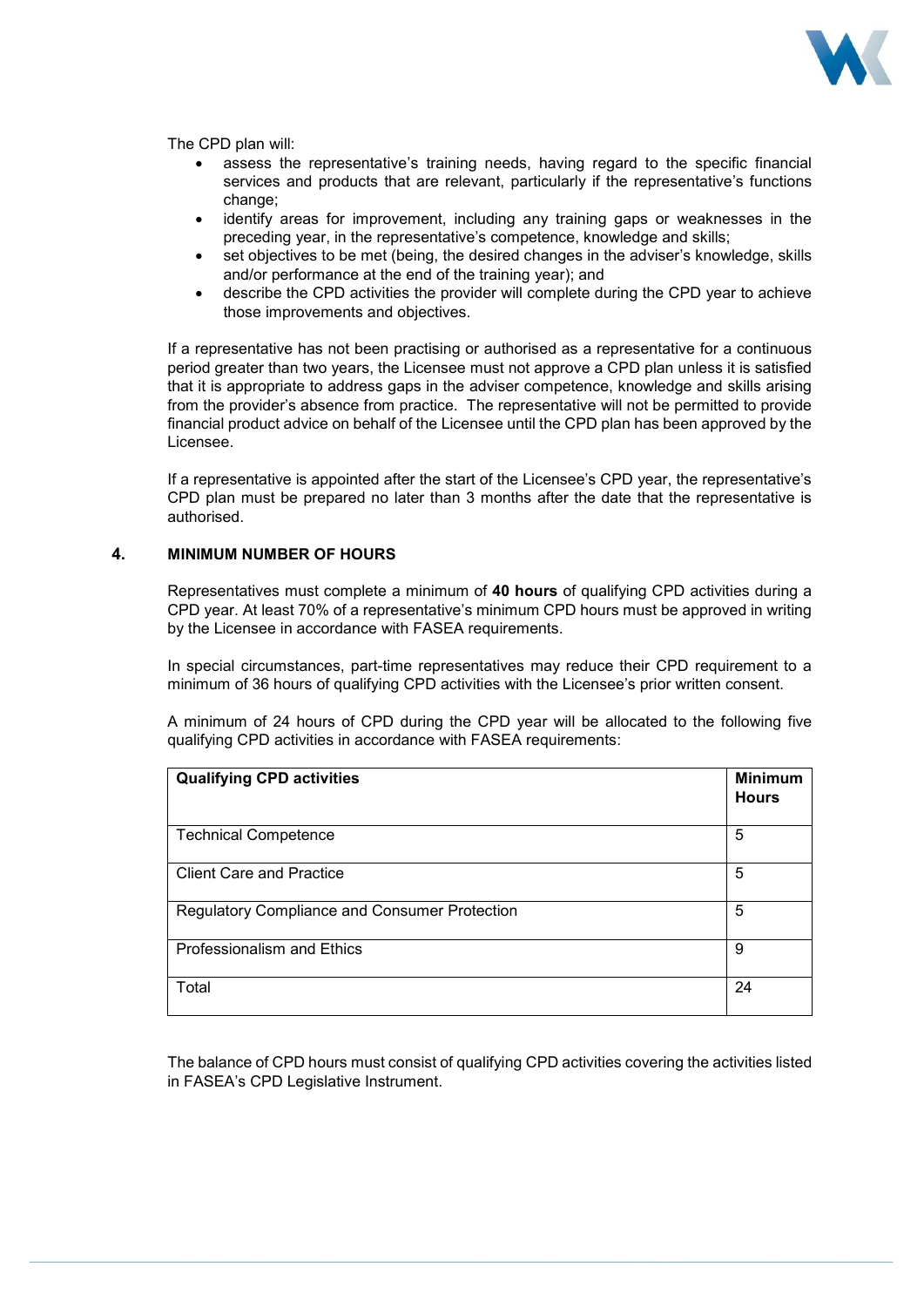

If the Licensee's first CPD year starts on a date after 1 January 2019, the minimum number of CPD hours to be completed between 1 January 2019 and the end of the Licensee's first CPD year is increased on a proportionate basis.

For example, where the Licensee's first CPD year commences on 1 July 2019, the representative will be required to complete 60 hours of CPD between 1 January 2019 and 30 June 2020.

# **5. APPROVAL OF QUALIFYING CPD ACTIVITIES**

The Licensee will either:

- provide in-house CPD approved by the Licensee; or
- select qualifying CPD activities provided by external providers approved by the Licensee.

A representative may request the Licensee's approval for a qualifying CPD activity.

The Licensee will approve a minimum of 70% of the representative's minimum CPD requirement (i.e. 28 hours of a full time representative's CPD activities and 26 hours of a part time representative's CPD activities) per CPD year.

### *Criteria for approval*

The Licensee may approve a proposed CPD activity if it is satisfied that the proposed CPD activity meets the following criteria, in accordance with FASEA's CPD Legislative Instrument:

- the activity covers one of the areas listed in section 6;
- the activity consists of one of the types of CPD listed in section 7;
- the activity (other than technical or professional reading) is conducted or lead by persons who have sufficient standing, expertise, academic qualifications and practical experience;
- the content of the activity is of sufficient intellectual and/or practical content;
- the activity primarily addresses matters related to the provision of financial product advice; and
- the activity is designed to enhance the representative's knowledge and skills in areas relevant to the Licensee's authorisations to provide financial product advice.

The Licensee must also take into account FASEA's guidelines on CPD when approving a proposed CPD activity.

### *New representatives*

A new representative may not be authorised to provide financial product advice on behalf of the Licensee until the Licensee has approved the representative's CPD plan for the first CPD year after the representative's appointment.

The Licensee will also require a new representative to produce CPD records prior to appointing the representative to provide financial product advice on behalf of the Licensee.

In addition to the criteria above, if the representative has not practised as a financial adviser for a continuous period of 2 or more years prior to its appointment, the Licensee may only approve the representative's CPD plan if the Licensee has satisfied itself that the CPD plan appropriately addresses gaps in the representative's competence, knowledge and skills.

Please also refer to the Appointing, Supervising and Monitoring Representatives Policy.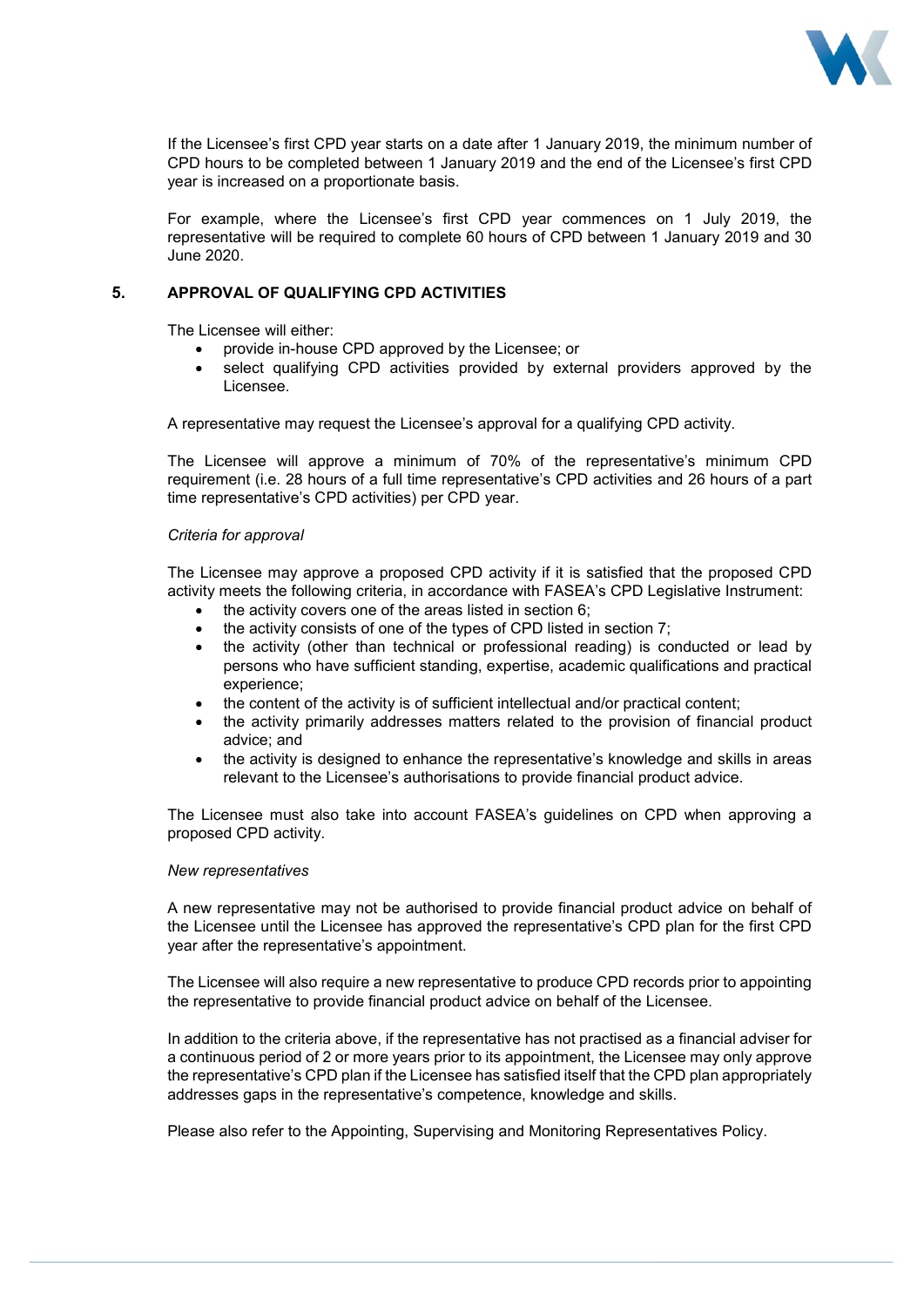

# **6. QUALIFYING CPD ACTIVITIES**

CPD in the following areas will be counted towards a representatives' CPD requirements:

- *technical competence* improving the representative's technical ability to develop and provide advice strategies appropriate to retail clients' objectives, financial situation and needs;
- *client care and practice* covering the representative's ability to act as a client-centric financial adviser;
- *regulatory compliance and consumer protection* improving the representative's understanding of its legal obligations and how it complies with those obligations;
- *professionalism and ethics* acting as an ethical professional; and
- *general* covering activities designed to maintain and extend professional capacity, knowledge and skill not otherwise covered by the specific CPD areas listed above.

If a CPD activity covers more than one of the above areas, the CPD activity may be counted towards all the areas covered. However, the representative may not "double count" the CPD hours for the purposes of total CPD hours.

### **7. TYPES OF CPD**

### *CPD sessions*

Sessions and workshops at conferences and Professional Development days may be counted towards the representative's CPD requirements.

#### *Professional or technical reading*

A representative may count professional or technical reading towards meeting the CPD requirement, to a maximum of 4 CPD hours per CPD year.

### *Formal education*

Formal relevant education towards qualifications and designations relevant to the financial services the representative is authorised to provide may be counted towards the representative's CPD requirement, to a maximum of 30 CPD hours per year.

Formal relevant education can include study undertaken by the representative to meet statutory education requirements, such as a degree in a relevant discipline or bridging courses.

### *Non-formal education*

The representative may count hours spent in education that the representative has undertaken in order to:

- achieve a relevant professional designation (e.g. Certified Financial Planner, Fellow Chartered Financial Practitioner);
- meet requirements in specific financial advice provisions; and
- achieve accreditation in a specific financial product that the Licensee is authorised.

#### *Leading or conducting a qualifying CPD activity*

A representative may count hours spent leading or conducting a qualifying CPD activity.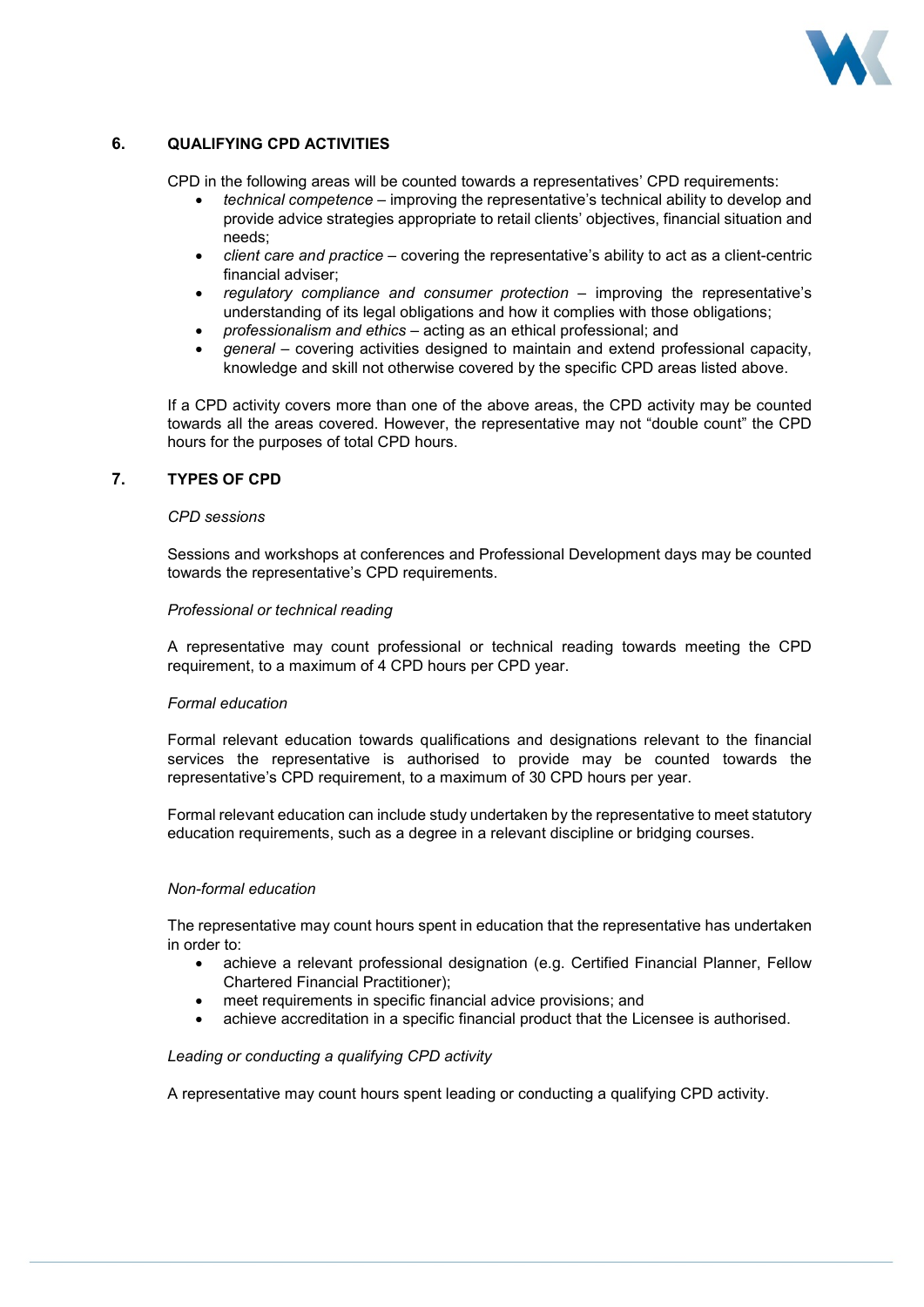

## **8. PROVISIONAL FINANCIAL ADVISERS**

This Policy does not apply to provisional financial advisers whilst undertaking their professional year

If a provisional financial adviser completes his or her professional year and is subsequently appointed as the Licensee's representative part way through the Licensee's CPD year, the provisional financial adviser will be required to complete CPD on a pro-rata basis.

Please refer to the Licensee's Provisional Financial Adviser Policy for education to be completed by a provisional financial adviser during the professional year.

### **9. TRAINING RECORDS**

A representative must maintain records of:

- the qualifying CPD activities the representative undertakes;
- when the qualifying CPD activities were undertaken;
- how many hours were spent on each qualifying CPD activity;
- evidence of completion of and outcome of each qualifying CPD activity; and
- the progress of implementation of the representative's CPD plan.

The representative must make those records available to the Licensee at the Licensee's request.

The Licensee will maintain a record of training, including qualifying CPD activities, that each of its representatives has undertaken after that person became a representative, and any training undertaken before that person became a representative to the extent that the Licensee can obtain that information after reasonable inquiry.

To demonstrate compliance with the CPD standards, the Licensee will:

- keep written records of each representative's CPD plan. The CPD plan must be updated at least annually and address the elements contained in section 3 of this Policy;
- keep evidence of their representatives' CPD activities, including Certificates of Completion, receipts, enrolment records, attendance lists, detailed diary notes; and
- maintain the Licensee's Training Register.

All written records will be kept for a period at least 7 years after the representative ceases to provide financial services on behalf of the Licensee.

### **10. MONITORING COMPLIANCE WITH THE CPD STANDARDS**

It is the responsibility of the representative to ensure that it satisfies its CPD obligations.

The Licensee will periodically review the representatives' ongoing CPD status.

Depending on the location of the representative, this may be performed by a meeting or telephone conversation between the representative and Compliance Officer. The Licensee may require the representative to produce documents and records in support of its CPD performance.

The Licensee will:

- assess whether the representative is meeting the objectives of the CPD plan; and
- provide feedback sessions with the representative about their performance.